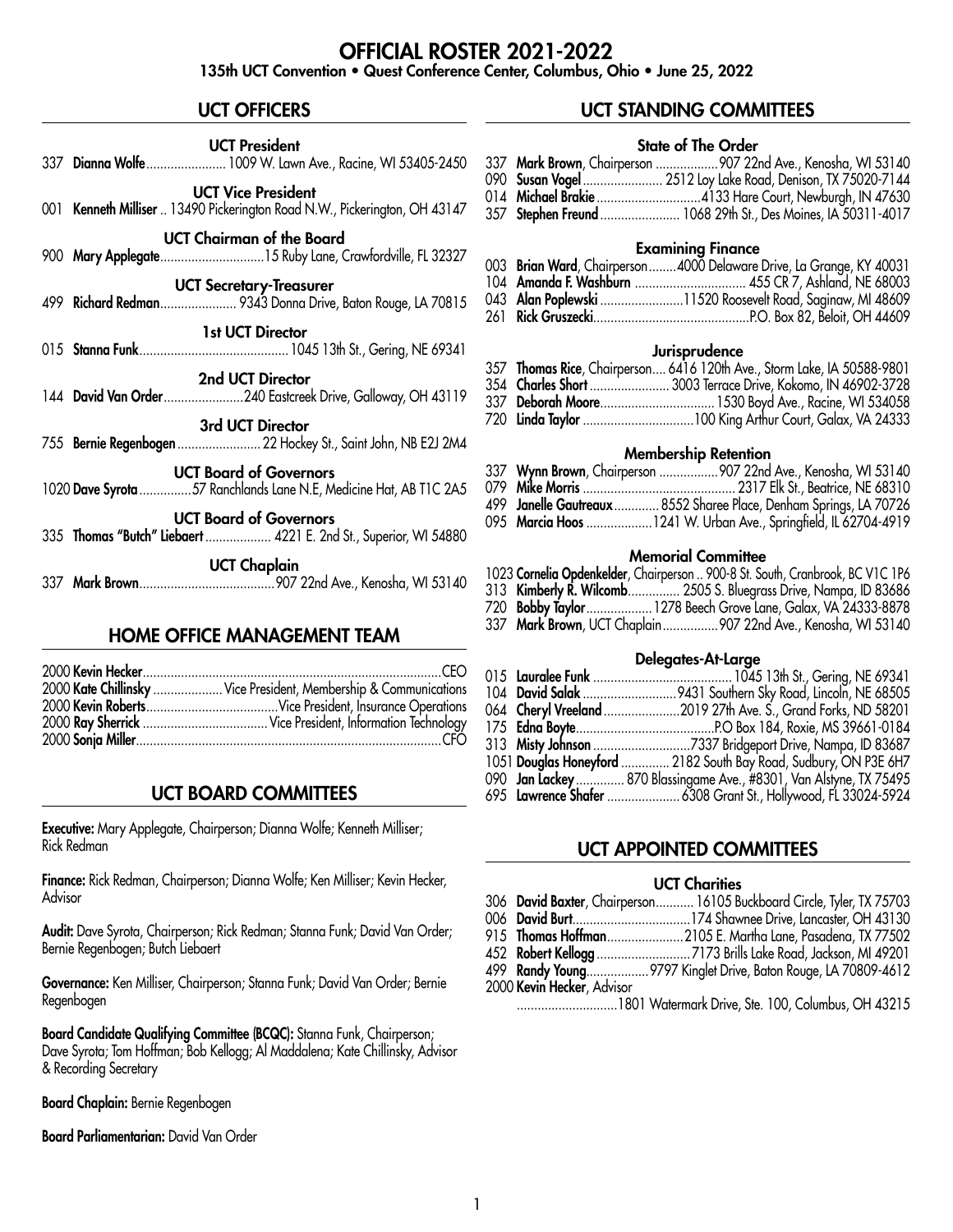#### Volunteer of the Year

- Thomas Smith, Chairperson..2834 Laurel Wind Blvd., Lewis Center, OH 43035
- 934 Dianna Loafman.....................11621 Virginia Way Court, Aledo, TX 760081
- Gorden Woodworth.........................7 Inverness Ave., Halifax, NS B3P 1X4
- Lorin Stough.......................105 Windrush Lane, Mechanicsburg, PA 17055
- Stewart McDonald Sr.
- ........................ 4229 Arden-Nollville Road, Martinsburg, WV 25403-6107 Wes Cosman, 2019 Volunteer of the Year

..........................................2550 Westfield Road, Saint John, NB E2M 6N1 Linda Fisher, Advisor...1801 Watermark Drive, Ste. 100, Columbus, OH 43215

#### President's Advisory/Liaison Committee

- Glenda Dickey ............1350 Centerville Lane #34, Gardnerville, NV 89410
- James V. Walsh...................14 Whitehall Road, Hooksett, NH 03106-1923
- 934 Dianna Loafman........................11621 Virginia Way Court, Aledo, TX 76008

#### American Fraternal Alliance Representatives

| 2000 Kate Chillinsky 1801 Watermark Drive, Ste. 100, Columbus, OH 43215 |  |  |
|-------------------------------------------------------------------------|--|--|
| 2000 Linda Fisher1801 Watermark Drive, Ste. 100, Columbus, OH 43215     |  |  |

#### Ann Marshall Scholarship Program Committee

|                            | 499 Richard Redman, Chairperson. 9343 Donna Drive, Baton Rouge, LA 70815 |
|----------------------------|--------------------------------------------------------------------------|
|                            |                                                                          |
|                            | 755 Bernie Regenbogen  22 Hockey St., Saint John, NB E2J 2M4             |
|                            | 2000 Kate Chillinsky 1801 Watermark Drive, Ste. 100, Columbus, OH 43215  |
|                            | 2000 Linda Fisher1801 Watermark Drive, Ste. 100, Columbus, OH 43215      |
|                            | 2000 Anita Neal 1801 Watermark Drive, Ste. 100, Columbus, OH 43215       |
| 2000 Kevin Hecker, Advisor |                                                                          |
|                            |                                                                          |

.............................1801 Watermark Drive, Ste. 100, Columbus, OH 43215

#### 2021 UCT Convention Committee

 Kate Chillinsky ......1801 Watermark Drive, Ste. 100, Columbus, OH 43215 David Knapp.......1801 Watermark Drive, Ste. 100, Columbus, OH 432158

#### Grand Counselors' Association

- 067 Charles Cavallaro, President ......... 6 Hebdeen St., Johnston, RI 02919-1419
- 195 Jeffrey Masse, Vice President ...... 439 Proctor Road, Manchester, NH 03109
- 015 Lauralee Funk, Secretary......................... 1045 13th St., Gering, NE 69341
- 924 Darlene Gillies, Treasurer

.................... c/o Neepawa Tire Ltd., P.O. Box 999, Neepawa, MB R0J 1H0

#### International Secretary-Treasurers' Association

Lillian McDermott, President... 7, 14235 82nd St. N.W., Edmonton, AB T5E 2V7

- Marcia Hoos, Vice President .. 1241 W. Urban Ave., Springfield, IL 62704-4919
- Myrtle Hudson, Secretary ..#304-6 Crocus Gardens, Brandon, MB R7A 7R9
	- David Lee, Treasurer ........806 Westhafer Road, Vandalia, OH 45377-2839

### Imperial Guild, A.M.O.B.

- Randy Young, Imperial Ruler
- ......................................9797 Kinglet Drive, Baton Rouge, LA 70809-4612 **Stephen Freund**, Clerk of Records & Rev.
	- ............................................... 1068 29th St., Des Moines, IA 50311-4017

### Past International Presidents' Association

- Randy Young, Imperial Ruler
- ......................................9797 Kinglet Drive, Baton Rouge, LA 70809-4612
- Jim Walsh, 1st Vice President ..14 Whitehall Road, Hooksett, NH 03106-1923
- Keith Ward, 2nd Vice President
- .................................... 4000 Delaware Drive, La Grange, KY 40031-9653
- Glenda Dickey, Secretary ..1350 Centerville Lane #34, Gardnerville, NV 89410
- 043 Theodore Metiva, Treasurer..... 3200 S. Airport Road, Bridgeport, MI 48722

## PAST INTERNATIONAL PRESIDENTS

| 623 |                                                                                                                                   |
|-----|-----------------------------------------------------------------------------------------------------------------------------------|
| 758 | J. L. Paul LeBlanc  180 - 268 Acadia Ave., Dieppe, NB E1A 6T2                                                                     |
| 167 | Bert Miller  400 Fairfax Drive, Little Rock, AR 72205-4310                                                                        |
| 313 |                                                                                                                                   |
| 758 | Douglas Sparks153 - 268 Acadia Ave., Dieppe, NB E1A 6T2                                                                           |
| 755 | J. Wesley Cosman  2550 Westfield Road, Saint John, NB E2M 6N1                                                                     |
| 790 | Lorin Stough105 Windrush Lane, Mechanicsburg, PA 17055                                                                            |
| 414 | Nicholas Hannigan 230 Colden Hill Road, Newburgh, NY 12550                                                                        |
| 306 | David Baxter 16105 Buckboard Circle, Tyler, TX 75703                                                                              |
| 538 |                                                                                                                                   |
| 699 | Alfred Maddalena  53 Roxbury Court, Niantic, CT 06357-1328                                                                        |
| 900 | John (Jack) Engel 48 Four Seasons Drive, Troutville, VA 24175                                                                     |
| 043 | Theodore Metiva 3200 S. Airport Road, Bridgeport, MI 48722                                                                        |
| 095 |                                                                                                                                   |
| 095 |                                                                                                                                   |
| 284 | Kenneth Brown  34609 Semlin Place, Abbotsford, BC V2S 6K7                                                                         |
| 001 | Thomas Smith2834 Laurel Wind Blvd., Lewis Center, OH 43035                                                                        |
| 151 | Kent Tucker  3104 Cardinal Drive, Ardmore, OK 73401-9110                                                                          |
| 934 | Dianna Loafman 11621 Virginia Way Court, Aledo, TX 76008                                                                          |
| 209 | Stewart McDonald Sr. 4229 Arden-Nollville Road, Martinsburg, WV 25403                                                             |
| 623 | Glenda Dickey 1350 Centerville Lane #34, Gardnerville, NV 89410                                                                   |
| 003 | Keith Ward  4000 Delaware Drive, La Grange, KY 40031-9653                                                                         |
| 924 | Darlene Gillies c/o Neepawa Tire Ltd., P.O. Box 999, Neepawa, MB ROJ 1HO<br>James Walsh14 Whitehall Road, Hooksett, NH 03106-1923 |
| 195 |                                                                                                                                   |
| 499 | Randy Young 9797 Kinglet Drive, Baton Rouge, LA 70809-4612                                                                        |
| 452 |                                                                                                                                   |
| 532 | George Bohn 2484 Cymbidium Court, Highland, CA 92346                                                                              |
| 001 | Gerald Thomas 5203 Smothers Road, Westerville, OH 43081                                                                           |
| 006 | David Burt 174 Shawnee Drive, Lancaster, OH 43130-4116                                                                            |
|     | 1051 Jerry Giff  1775 Gemini Crescent, Sudbury, ON P3E 5W9                                                                        |
| 915 | Thomas Hoffman2105 E. Martha Lane, Pasadena, TX 77502-2938                                                                        |
|     |                                                                                                                                   |
|     | 934 Numan Loafman  11621 Virginia Way Court, Aledo, TX 76008                                                                      |
|     | 1015 Christopher Phelan  112 Park Valley Drive S.E., Calgary, AB T2J 4N5                                                          |
|     | 499 Steve Desselles  9580 W. Darryl Pkwy., Baton Rouge, LA 70815                                                                  |
|     |                                                                                                                                   |

# PAST INTERNATIONAL PRESIDENT WIDOWS

|     | 212 <b>Edna Colvin</b><br>064 Katie Dressler | 2332 White Oak Ave., Fort Wayne, IN 46805.<br>339 Priscilla Amell1007 E. Broadway St., Streator, IL 61364<br>.316 Versailles Ave., #241, Bismarck, ND 58503 |
|-----|----------------------------------------------|-------------------------------------------------------------------------------------------------------------------------------------------------------------|
| 840 | Ethel Boris                                  | 502-50 Tillsley Drive, Kitchener ON N2E 3V3                                                                                                                 |
| 661 | Lorna Bluhm.                                 | 1309 5th Ave. N.E., Rochester, MN 55906                                                                                                                     |
|     |                                              | 002 <b>Edna Puthoff</b> 10521 Margate Terrace, Cincinnati, OH 45241                                                                                         |
|     |                                              | 452 Sue Piper  214 W. Divison St. N.E., Rockford, MI 49341                                                                                                  |
|     |                                              | 788 <b>Lilla Faulk</b> 201-1 Strawsberry Lane, Dothan, AL 36305                                                                                             |
|     |                                              | 790 <b>Jeanne Izbicki</b> 4631 Idyllbrook Village Dr., Erie, PA 16506                                                                                       |
|     |                                              | 838 Donna Marshall 20 Freshwater Trail, Unit 601, Dartmouth, NS B2W 0J3                                                                                     |
|     | 548 Sudie Clayton                            |                                                                                                                                                             |
|     |                                              | 3290 Homestead Club Drive, Apt. 5109, Winston-Salem, NC 27103                                                                                               |
|     | 569 - Janis Kinnison                         |                                                                                                                                                             |
|     |                                              | Savannah Pines, Apt.127, 3900 Pine Lake Road, Lincoln, NE 68516                                                                                             |
|     |                                              |                                                                                                                                                             |
|     |                                              | 1015 Carol Pilon  125 Scanlon Hill N.W., Calgary, AB T3L 1K9                                                                                                |
|     |                                              | 151 Velda McComber 1424 Stoneridge Manor, Ardmore, OK 73401-4609                                                                                            |
|     |                                              |                                                                                                                                                             |
|     |                                              |                                                                                                                                                             |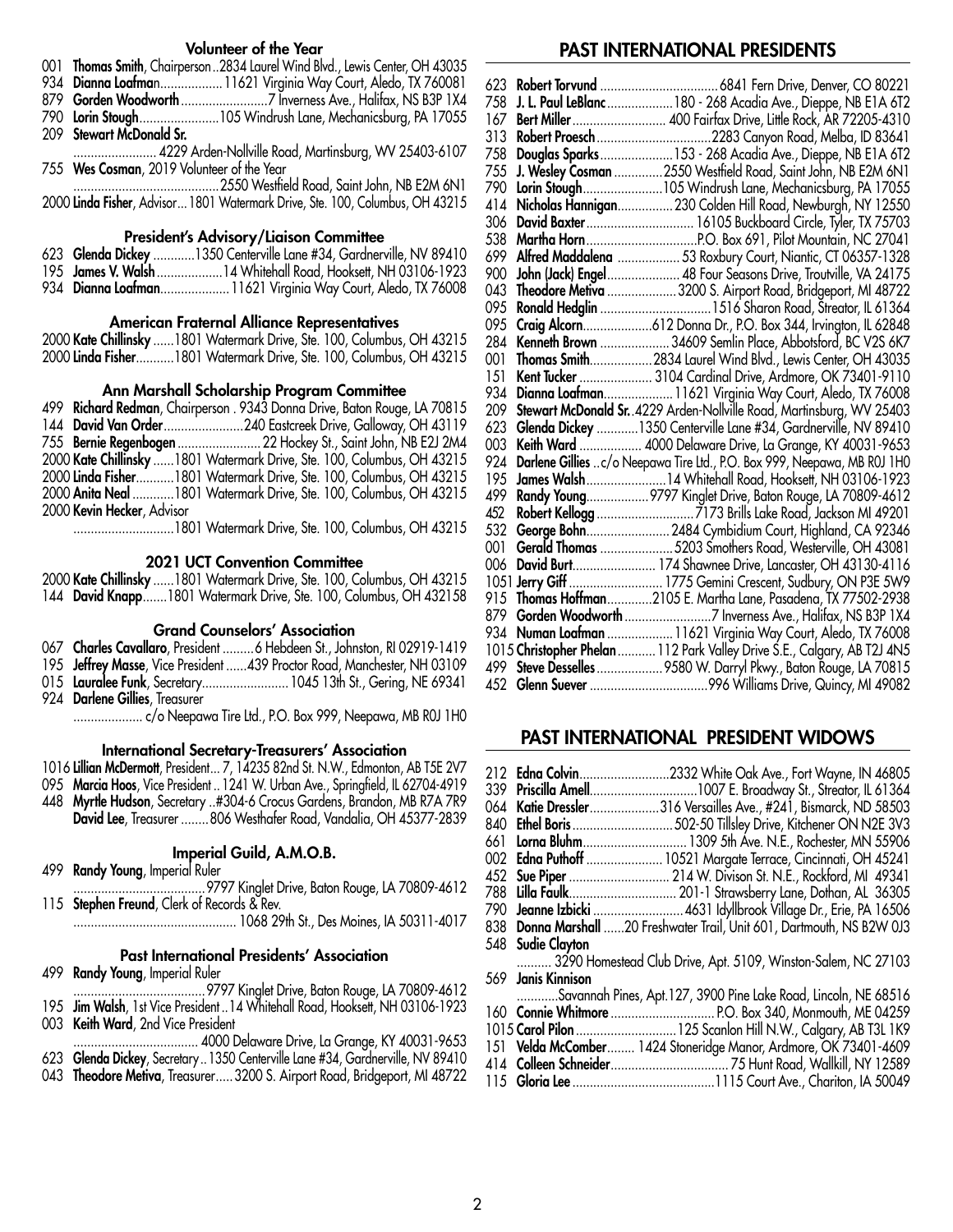# IXILIARY PAST INTERNATIONAL PRESIDENTS

| AUX.# |                      |                                                                     |
|-------|----------------------|---------------------------------------------------------------------|
|       | 256 Leona Ziegenbein | 388 Valley Commons, Hudson, WI 54016                                |
|       |                      | 319 Alice Beckom  2951 W. County Road 300 S., Kokomo, IN 46902      |
|       | 427 Norma Engel      | 48 Four Seasons Drive, Troutville, VA 24175                         |
|       |                      | 148 Helen Pledger2323 Barkada Road, Monticello, AR 71655            |
| 321   |                      |                                                                     |
|       |                      |                                                                     |
|       |                      | 179 Sandra Stough 105 Windrush Lane, Mechanicsburg, PA 17055        |
|       |                      | 235 May Helen May  1805 DeCharles Drive, Tyler, TX 75701-8215       |
|       |                      | 060 Beverly Kennedy 2816 E. Minnehaha Pkwy., Minneapolis, MN 55406  |
|       |                      | 165 Marilyn Heidtke 4430 Springbrook Drive, Swartz Creek, MI 48473  |
|       |                      | 110 Daphne Mitchell  1389 Glenbrooke Drive, Lynchburg, VA 24503     |
|       |                      | 411 Carolyn Dobschensky  2478 Van Wormer Road, Saginaw, MI 48609    |
|       |                      | 062 Marlys Konrardy  1112 Prairie Meadows Court, Waterloo, IA 50701 |
| 309   |                      |                                                                     |
| 235   |                      |                                                                     |
|       |                      |                                                                     |
|       |                      |                                                                     |

# CHAMPION WRITER

 $\lambda$ ....  $\mu$ 

2009 Robert Powell....................................204 Columbia Dr., S. Lyon, MI 48178

# DELEGATES AND ALTERNATES

(These are the delegates and alternates submitted to the UCT home office as of June 15, 2022).

## ACT-UCT DOMINION REGIONAL COUNCIL

|                                                            | <b>Delegates</b> |  |
|------------------------------------------------------------|------------------|--|
|                                                            |                  |  |
| 1020 Rosemarie Scarrow  Box 1271, Medicine Hat, AB T1A 7M9 |                  |  |

### ARKANSAS-OKLAHOMA-MISSOURI REGIONAL COUNCIL

**Delegate** 

151 Kent Tucker ..................... 3104 Cardinal Drive, Ardmore, OK 73401-9110

# ATLANTIC REGIONAL COUNCIL

**Delegates** 

|  | 883 Sam Adams  21 Bungalow Road, Coxheath, NS B1R 1T3 |  |
|--|-------------------------------------------------------|--|

# CALIFORNIA-NEVADA-ARIZONA REGIONAL COUNCIL

No Delegates

# COLORADO-WYOMING REGIONAL COUNCIL

## **Delegates**

### **Alternates**

## ILLINOIS REGIONAL COUNCIL

**Delegate** 

095 Mark Kniery ......................................57 County Road, Chatham, IL 62629

### INDIANA REGIONAL COUNCIL

#### **Delegates**

|  | 341 Dennis Stansbury  200 Eel River Ave., Logansport, IN 46947 |
|--|----------------------------------------------------------------|
|  | 004 Steven Turner 9925 E. 12th St., Indianapolis, IN 46229     |
|  | 354 Janice Sparks 200 Eel River Ave., Logansport, IN 46947     |

### IOWA REGIONAL COUNCIL

**Delegates** 

### KY.-VA.-WV.-MD.-D.C. REGIONAL COUNCIL

Delegate

174 Dana Wright...............................1104 Wood Road, Lynchburg, VA 24502

## MANITOBA-SASKATCHEWAN REGIONAL COUNCIL

No Delegates

## MICHIGAN REGIONAL COUNCIL

**Delegates** 

|  | 452 Linda Poplewski 11520 Roosevelt Road, Saginaw, MI 48609 |
|--|-------------------------------------------------------------|
|  |                                                             |

**Alternate** 

452 Cathy Suever...................................996 Williams Drive, Quincy, MI 49082

### MINNESOTA-NORTH DAKOTA REGIONAL COUNCIL

No Delegates

## MISSISSIPPI-LOUISIANA REGIONAL COUNCIL

|                        | <b>Delegates</b>                                                                                                                                                                                                                                                                                                           |
|------------------------|----------------------------------------------------------------------------------------------------------------------------------------------------------------------------------------------------------------------------------------------------------------------------------------------------------------------------|
|                        | 499 Larry Musso 10817 Woodleaf Ave., Baton Rouge, LA 70816                                                                                                                                                                                                                                                                 |
| $1.75$ el. A l $\cdot$ | $\mathbb{R}^+$ $\mathbb{R}^+$ $\mathbb{R}^ \mathbb{R}^+$ $\mathbb{R}^+$ $\mathbb{R}^+$ $\mathbb{R}^+$ $\mathbb{R}^+$ $\mathbb{R}^+$ $\mathbb{R}^+$ $\mathbb{R}^+$ $\mathbb{R}^+$ $\mathbb{R}^+$ $\mathbb{R}^+$ $\mathbb{R}^+$ $\mathbb{R}^+$ $\mathbb{R}^+$ $\mathbb{R}^+$ $\mathbb{R}^+$ $\mathbb{R}^+$ $\$<br>$\sqrt{2}$ |

175 Elton Bolin..............................4940 Dickens Drive, Baton Rouge, LA 70812

**Alternates** 

499 Leonard Verbois ............................. 29110 Dana St., Walker, LA 70785-8025 175 Edna Boyte................................................P.O. Box 184, Roxie, MS 39661

## MONTANA-UTAH-IDAHO REGIONAL COUNCIL

## **Delegates**

|  | 081 Jan Bunker3747 Bingham Creek Drive, West Jordan, UT 84088 |
|--|---------------------------------------------------------------|
|  | 313 Kimberly Wilcomb 2505 S. Bluegrass Drive, Nampa, ID 83686 |